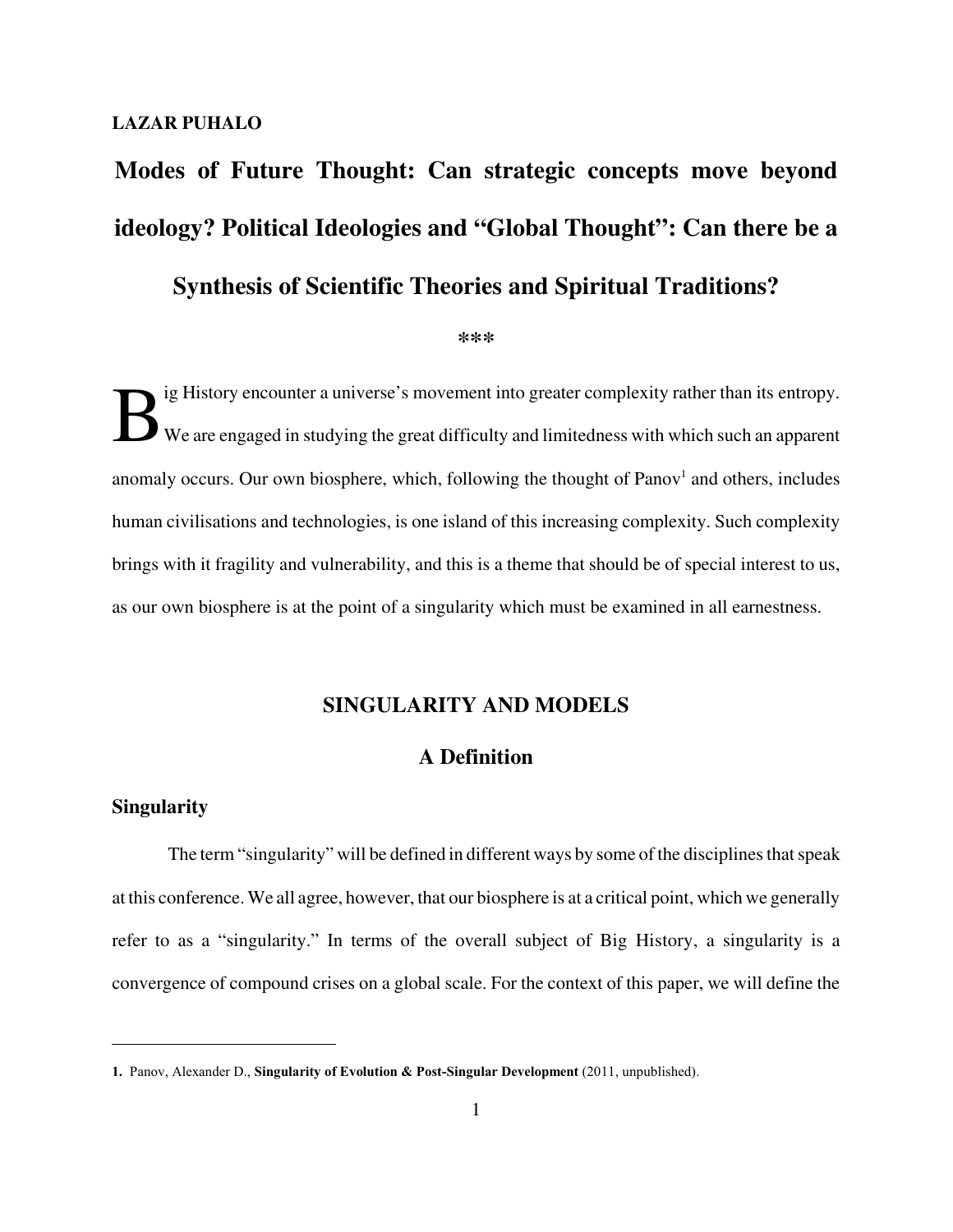"singularity" as a crisis of transition from Axial I into Axial II, from the First Axial Era into the Second Axial Era. Here, "singularity" designates the critical point in a phase transition which creates a structural conflict among differing premises for the conceptualization, interpretation and expression of systems.

#### **Models and Models of Reality**

Since we will also be using the term "models of reality" and "models" let us offer a definition of the manner in which we are using them. Models may be used as constructed metaphors for expressing meaning beneath surface appearances. Models help us create a common ground and vocabulary to enable conversation, providing an economy of expression. A specialised model can make it possible to communicate more quickly and smoothly once its meaning has been agreed upon (not without built in hazards, of course). A carefully developed model gives us the common ground on which dialogue and consensus may occur. Models also give us a base upon which to build and develop working concepts and make predictions.

Models of reality must be seen on more than one level. A model may represent something we believe to be true based on the best information available to us at a given time and place. Models are also used to express concepts or constructs the explication of which exceeds ordinary language. An example of this is the use of mathematical formalisms in physics. In the context of Big History, models are educated presumptions upon which we hope to base predictions, hopefully after having reached a general consensus on their meaning . Models of reality are also used to form ideologies or to dogmatize ideas. We saw an example of the latter in the trial of Galileo. Models which rely too much on science and do not have sufficient regard for culture and various world-views and spiritual traditions can not only create a mechanistic and dehumanizing view of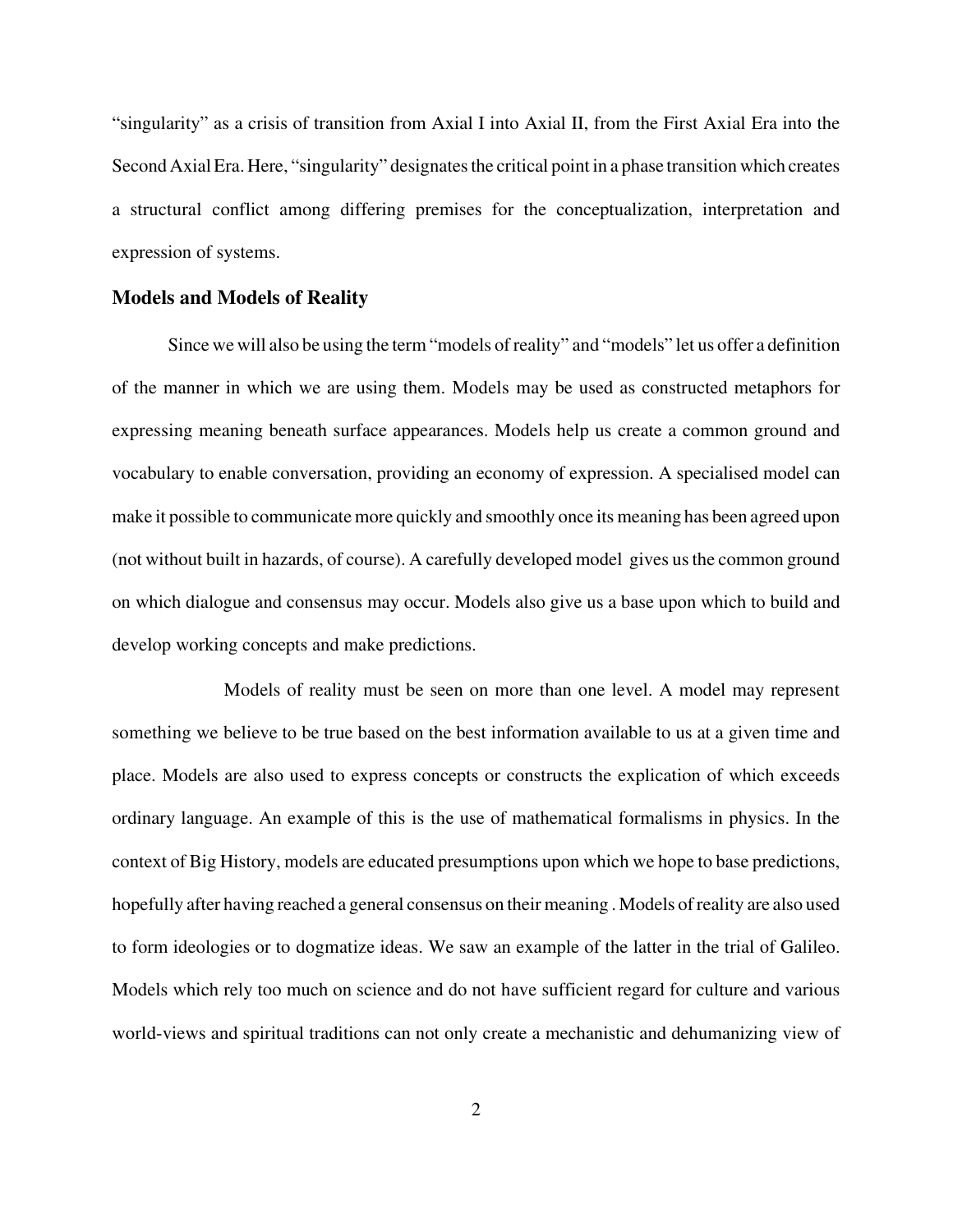humanity, but can render predictive efforts vain and undependable. Certainly our considerations about these matters should not be merely Eurocentric, but should embrace as many dimensions as possible.

I find Ortega's definition of "theorems" and his limitation to them useful in explaining the use of models:

> Theorems are imaginary figures with contours of geometric neatness. But reality never exactly coincides with theorems. And yet there is no other manner of understanding reality than to fit, as best we can, its perpetually shifting shapes into such prefabricated molds as our imagination produces. Theorems allow us to take our bearings in the chaos of reality. They may even supply the means to determine the discrepancy between reality and the cobweb of our ideas.<sup>2</sup>

# **OUR CONTEXT OF BIG HISTORY**

The history of all that exists is written in atoms and deciphered by physicists. The long-term history of our own species is also written in our DNA and genes, and deciphered by scientists. Archaeologists and geologists add the textures and colours to the picture. There is an advantage to the history written in subatomic particles, as David Helfand says, "Atoms are not culturally biased

**<sup>2.</sup>** Jose Ortega y Gassett, *Concord and Liberty*. (The Norton Library, N.Y.,1963. Tr. Helene Weyl) pp.35-36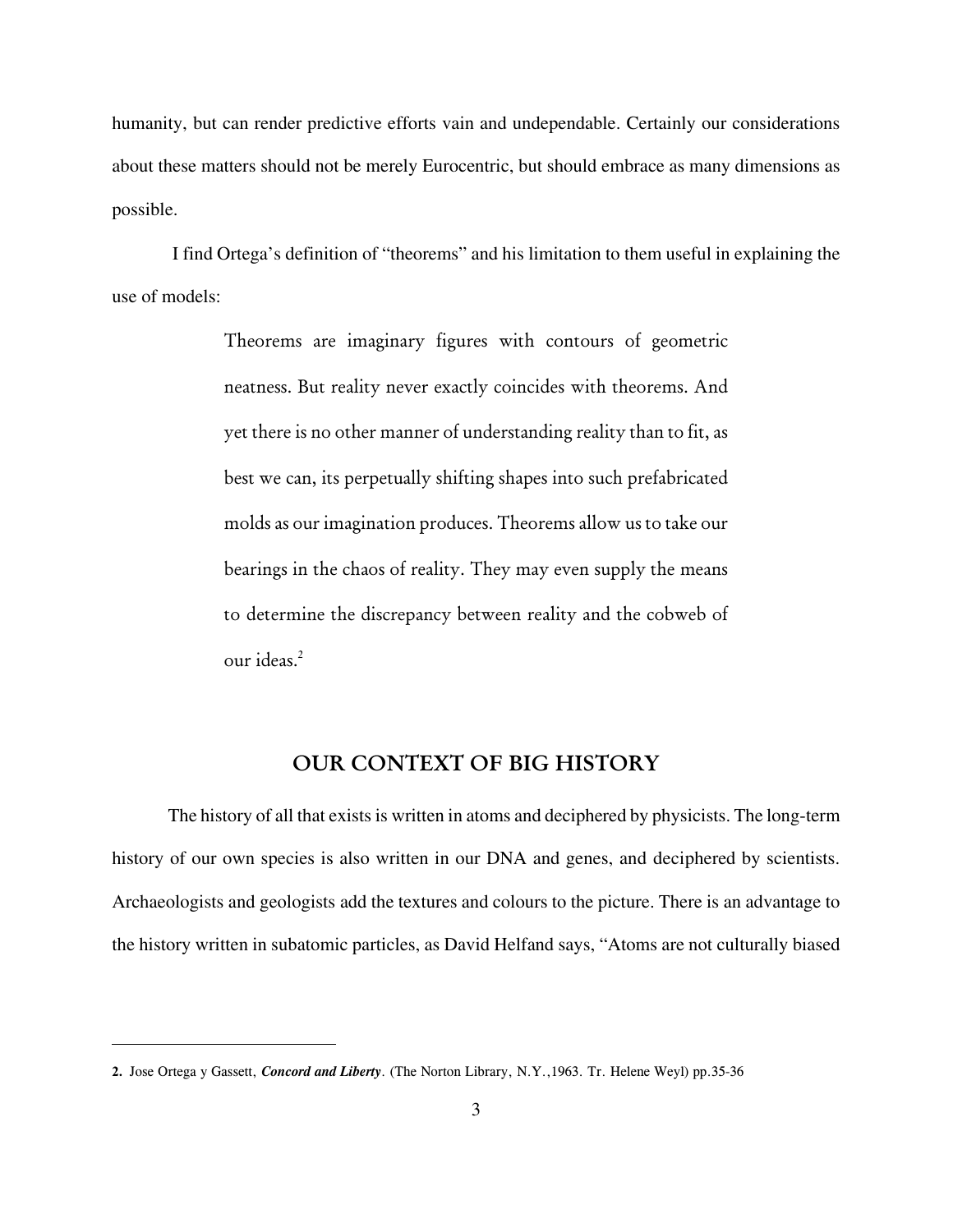as human historians are."<sup>3</sup> History also comes to us through written texts, inscriptions, myths and traditions. All of these have their own particular place and value.

So many sciences and approaches to the history of mankind, the earth, indeed the universe, are focused on the effort to establish these stories that the past is continuously becoming more clarified. Nevertheless, the past is a foundation, not a destination.

We are in the midst of a "singularity" which we defined above. Part of our effort here, and in Big History in general, is to reflect on the nature and roots of this singularity, as defined by each of the speakers at this conference, coordinate our study and analysis of it and, together as a collective of disciplines, project into the future. Big History is a phenomenon rather than a discipline. It has no boundaries and is limited by no "compartments." It takes us from the Prime Singularity, through the present and into the future. The power of Big History lies in the coordination of all disciplines, integrating or melding them in such a way that we uncover a more complete and profound meaning than each alone could manifest.

We are projecting forward up to 2045, though we might suggest looking toward 2050 when the present population of the earth will have doubled, exacerbating many of the crises we are analyzing today.

Reality at all levels and in every dimension is a mystery. I will not suggest that the world we experience with our own senses is not reality; nevertheless, what we perceive is the surface of reality, which is penetrated only with great effort over time. The more deeply we penetrate into this perceived reality, the greater the mystery becomes. Aswith every human excursion into the nebulous realm of reality, we can at best create models of systems and seek to make predictions based upon

**<sup>3.</sup>** Helfand, David J., *The Physics of History* (The Teaching Company, 2009) p.1.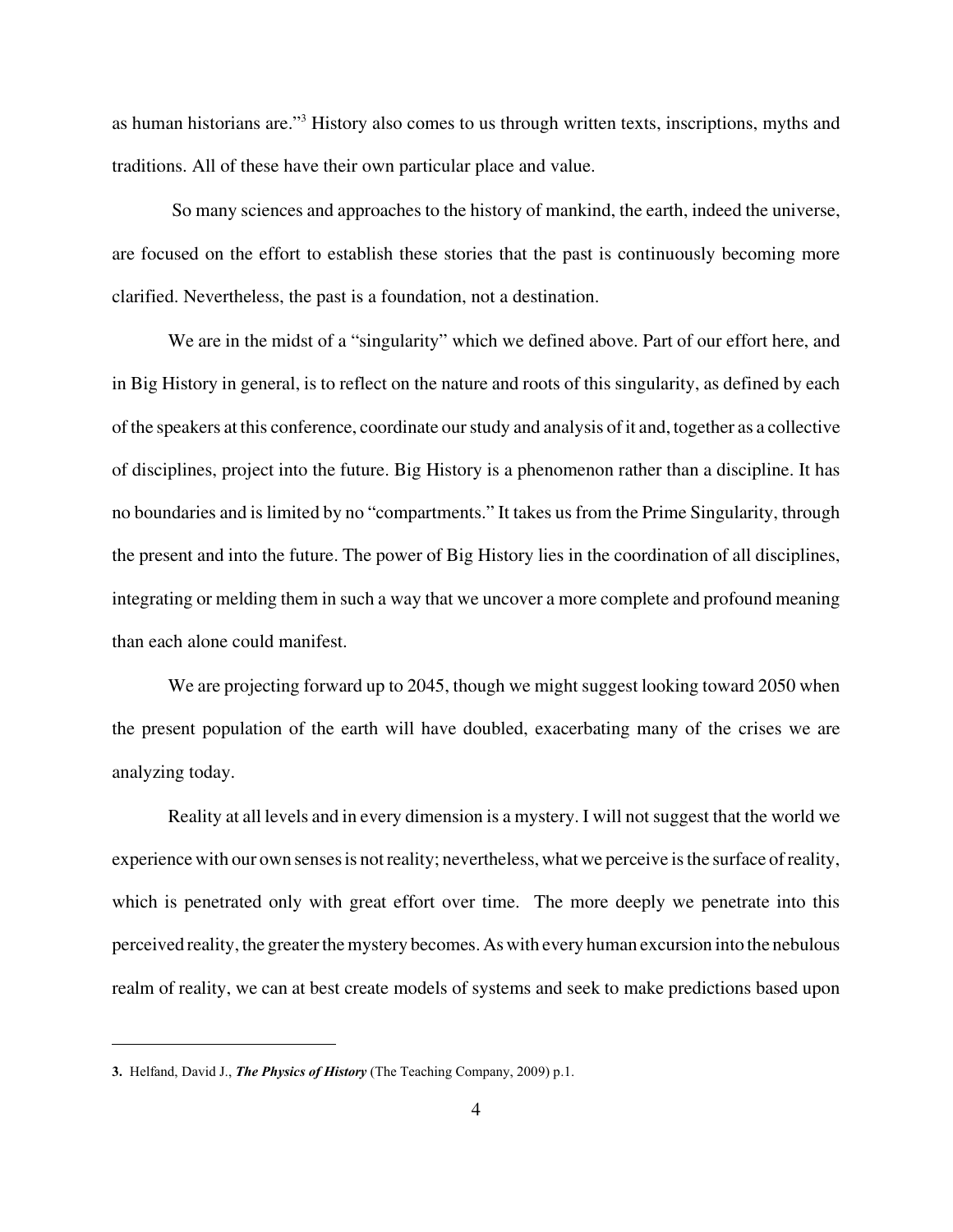them. We cannot function without "models." The complexity of systems requires a model dependent view of reality, and all our projections into the future are based on models of systems. It is important to realise this, and vital that our models be kept flexible, resilient and able to respond rather than react. Models of reality that become rigid and narrow generally collapse into erroneous ideologies about reality, and this can lead to a doctrinalized ignorance, a "systems failure" and often to cruelty and violence. The economic near-collapse in America during 2008-2009 was, to a large degree, the result of a false model that had become an ideology of deregulation and the withdrawal of governmental oversight.

Aside from predictive models for economics, othermodels must relate to ecological systems, financial and management systems, as well as interactive models for governmental jurisdictions and communities. Our work is to integrate the models and elucidate the interdependence of all these systems. Without predictive intervention we are faced with a gradual entropic implosion of economic and social structures. We must, however, always beware of distorted or preconceived models, particularly those which are self-serving or ideological.

Single or limited discipline models often suffer from cascading, inwhich results are projected and extrapolated as universals or as models of regularity and consistency. Such cascading inevitably gives false results. What we mean here is that a model which proves accurate in one place and under one set of circumstances cannot necessarily be applied under other circumstances or in other places nor can it give an accurate picture of the overall state of affairs at any given time. This can present serious distortions and false conclusions. In tracking pandemics or in food safety, for example, this could be disastrous. Not recognising the interdependence of complex systems is crippling and prevents both sound predictions and meaningful action. Dirk Helbing has conceived a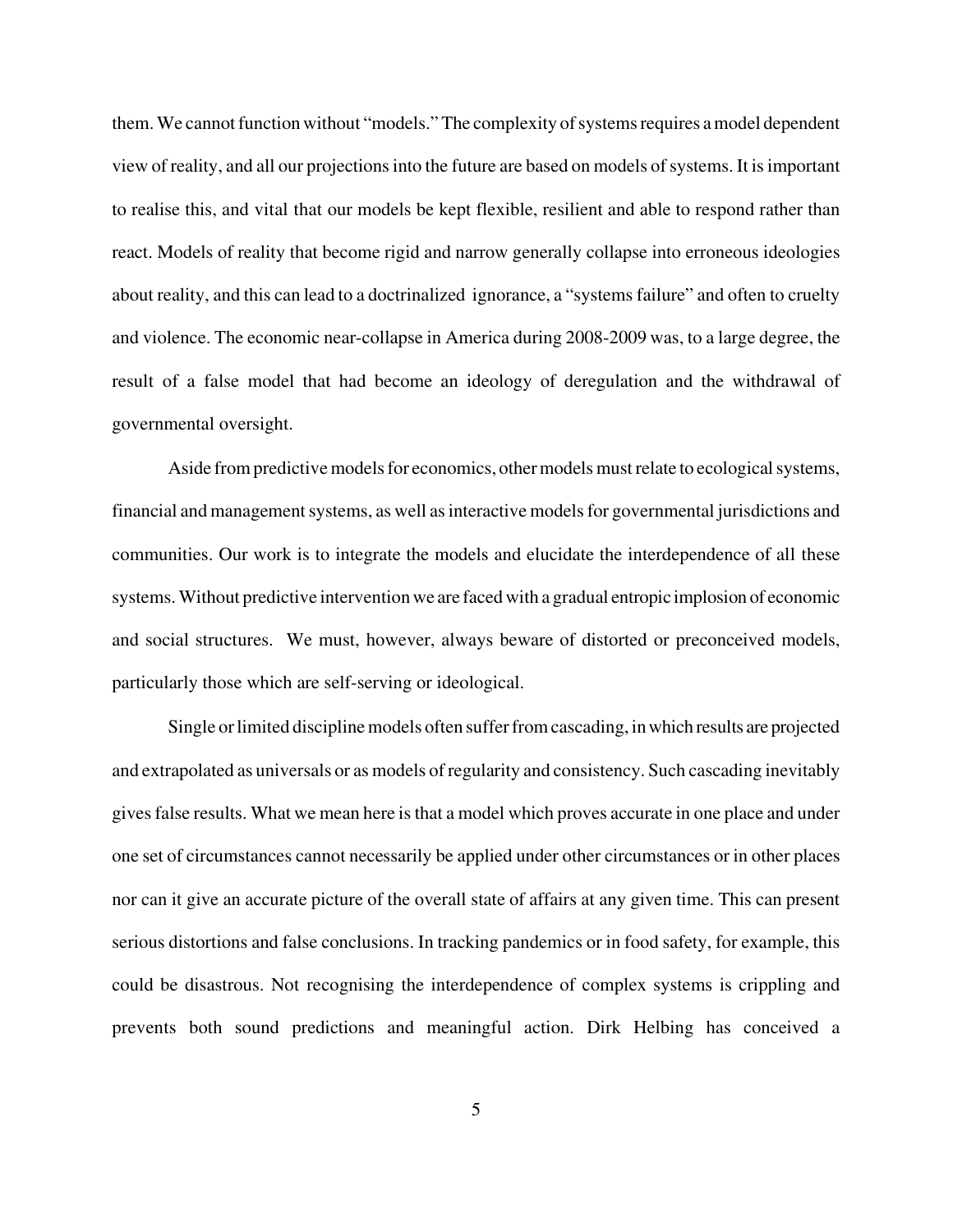comprehensive, computer based modelling and predictive programme that takes every possible discipline and force in our biosphere into account and synthesizes them. This produces a matrix for prediction and predictive interventions. It cannot, however, assure us that we will be aware of an impending major geo-catastrophe or other unheralded and unexpected asymmetry. Intersecting vulnerabilities are also difficult to predict.

In speaking of such predictive models, we would suggest that the Helbing System, $4$  which is compelling, appears to have a weakness other than the ones mentioned above. This is one that ought to give us some humility in our efforts to be predictive and project into the future with over-confidence. The difficulty with forming predictive models is the fact that the whole model may be shattered by the unpredictable actions of a single, often non-descript, person or incident. When a deranged Serbian student stepped out of the shadows in Sarajevo on Vidovdan 1914, and fired his pistol he set off a cascade of events, long in the making, that ultimately led to two world wars, destroyed empires and changed the face of Europe and the world. Yet who today remembers Gavrilo Princip? In a singularity of compound crises such as those that encompass our world today, there is sufficient powder everywhere that a single, non-descript person or action lighting a fuse can set it to explode, collapsing the best formed models, predictions and plans. Bio and cyber technology are benign in and of themselves, but the more they develop, the more they are open to being used by some brilliant but deranged person to create a catastrophes far more serious than do those that cyber hackers or the people who take delight in creating computer viruses and causing havoc. The remote intervention in the Iranian nuclear programme by either America or Israel is an example of the

**<sup>4.</sup>** The brilliant Dr. Dirk Helbing has presented a theory of mass computer analysis and prediction, taking into account every discipline, force, event and power. He is an expert in stochastic processes and doubtless has worked this into his computer model proposal. The unpredictability of human emotions, especially when motivated by a defence of deeply held beliefs and values, would seem to be the main weakness in Helbing's system, as it must be in all predictive systems.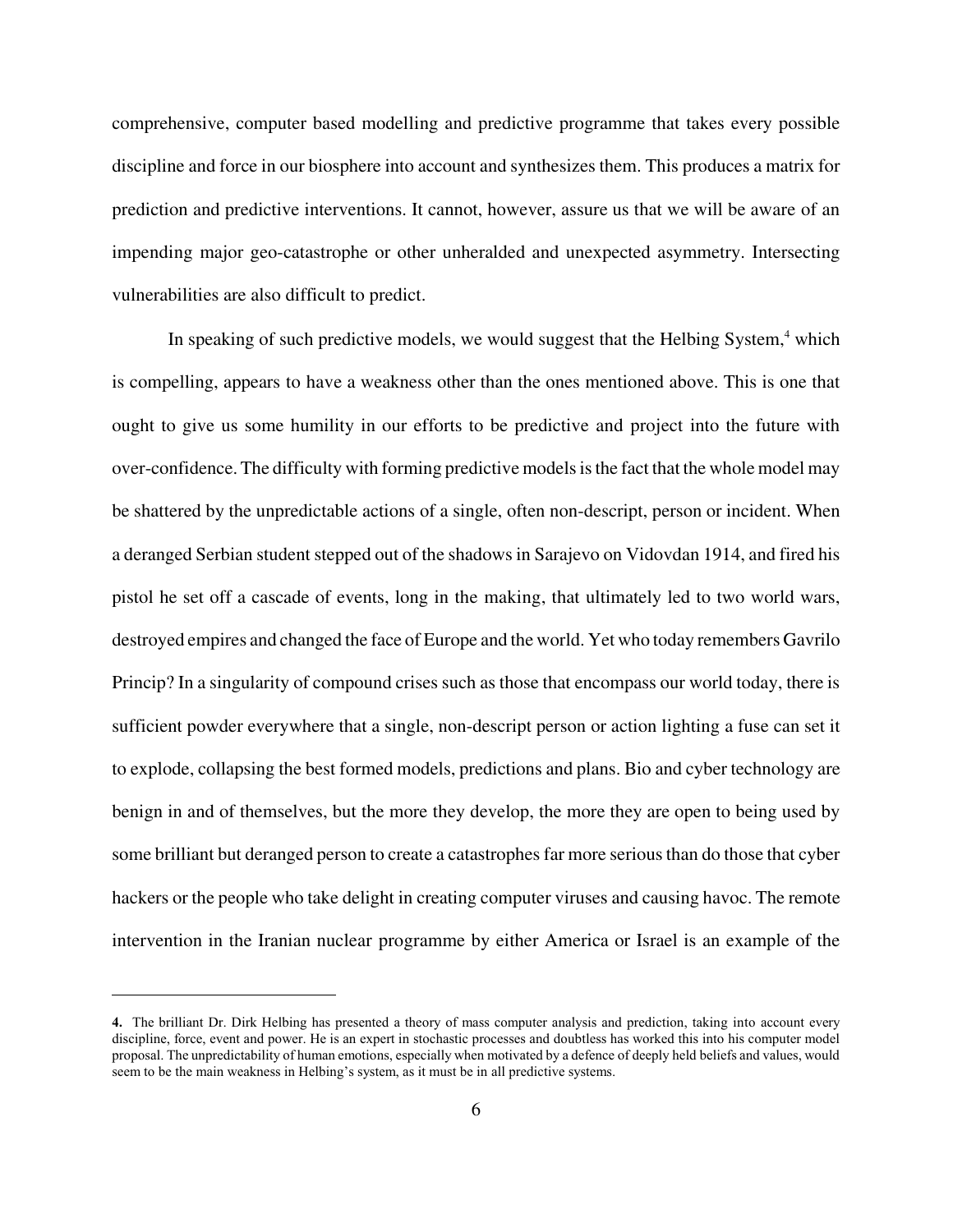possibilities. What could such a person do to an artificial intelligence system? These are all things that we in the Big History movement need to discuss among ourselves and others in seeking to construct predictive models.

We might be able to speak of a technological era but it would be foolish to presume a "Post-Religious" era or an era not profoundly affected by religio-political ideologies. Many of these have powerful impacts on economic, ecological, social and geopolitical prognoses. This impact appears in ways that are often unpredictable. It is as yet not possible to predict with accuracy the direction and flow of human emotions under sets of variable circumstances. When people are guided by powerful religio-political ideologies, such predictions are even more unstable and complex.

One of the ideological models that we must surely overcome is the notion that people who are in some way different from "us" can be defined as "the other." There is no "the other," there are only variations on a theme in the great symphony of humanity. If we accept the proposition that some human beings are "the other," by which one always means "inferior" or "defective," then we become part of the crisis rather than the solution. We are, all together, related organically to every star that lights the heavens, every planet that circles every sun, every moon, every asteroid, every comet that arouses our wonder and every meteor that falls from our sky. Resolving our critical singularity depends, in part, on our realising this truth and convincing mankind that it is so.

Science and other disciplines are quite capable of developing ideologies that can cause their experts to make biased conclusions. Science alone cannot bring about a greater potential for unity of understanding and purpose. This is why Big History seeks to encompass so many disciplines and give consideration to so many forces and energies. Spiritual traditions, from the aboriginal to the most contemporary, are certainly among these forces and energies.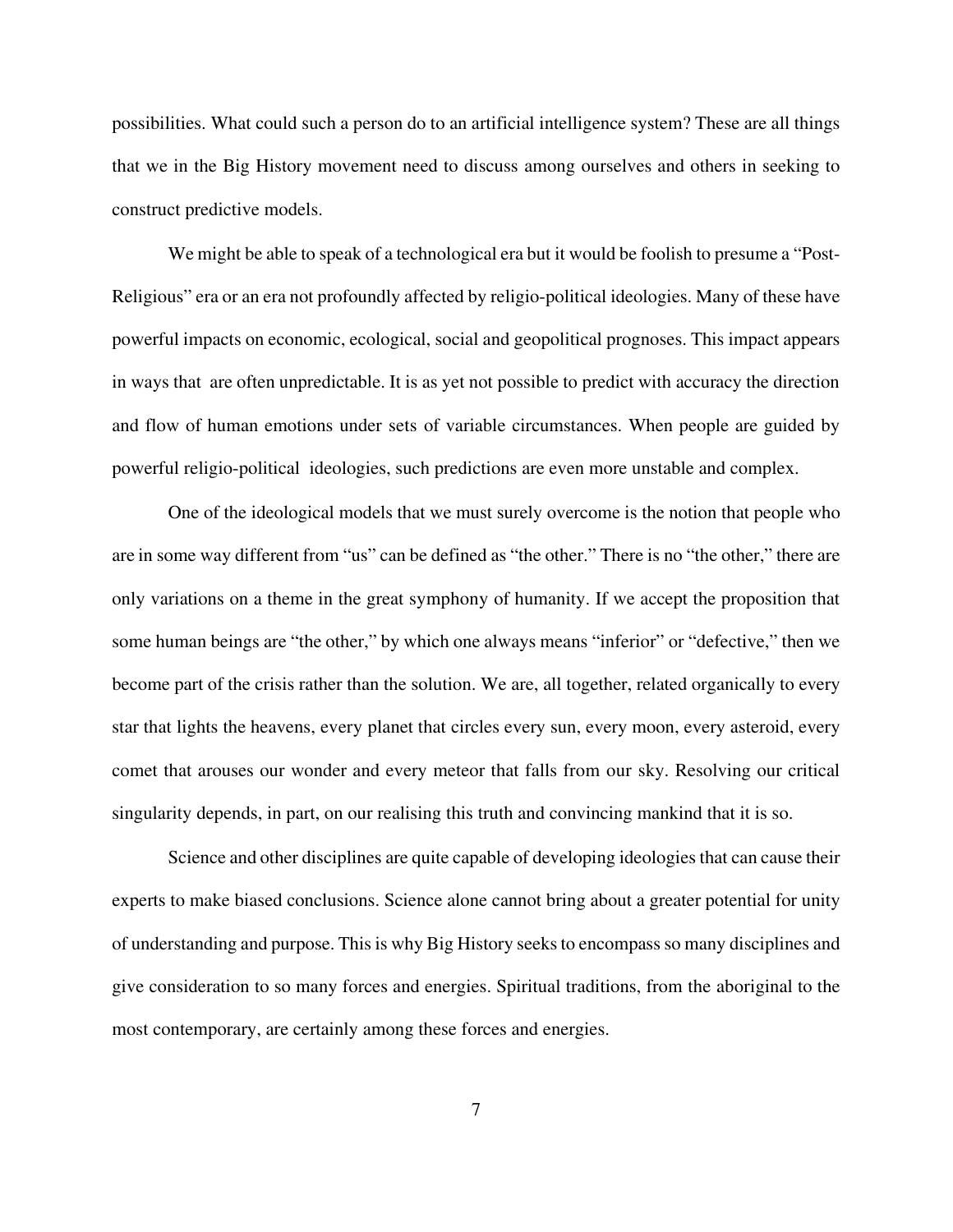#### **MODELS OF REALITY AS SOURCES OF CONFLICT**

In the list of subjects for discussion at this conference, I had chosen aspects of two of them, since they are intertwined. **Modes of Future Thought: Can strategic concepts move beyond ideology? Political Ideologies and "Global Thought:" Can there be a Synthesis of Scientific Theories and Spiritual Traditions?**

We would cautiously, and with caveats, suggest that the answer to both these questions is "yes, perhaps." We have probabilistic brains, inclined to interpret probabilities, not certitudes. When certitudes are forced into theoretical dimensions, we end up forming strong ideologies, and ideologies are always crippling, never completely true, and often the sources of dissension and stagnation.

Can we, as individual thinkers or as a collective of disciplines, form strategic concepts that move beyond ideology? We can, we must, but will we? So much of the problem is that often we do not believe what we see, rather we see what we believe. Can we help each other move beyond this? We are gathered here today to test that possibility. If we are sincere and have any sense of the humility that we deserve, then we should be open to each other's critiques so that we can help one another avoid developing ideologies. Let us suggest that the biggest enemy of this endeavour is the human penchant for pettiness.

On a larger scale, strategic concepts can move beyond ideology, but only with considerable education and the kind of rethinking that generally takes place only as a result of some catastrophic event. During the Cold War, many science fiction stories and cinemas had the theme of an extraterrestrial threat that forced America and the Soviet Union into cooperation. Both of them had to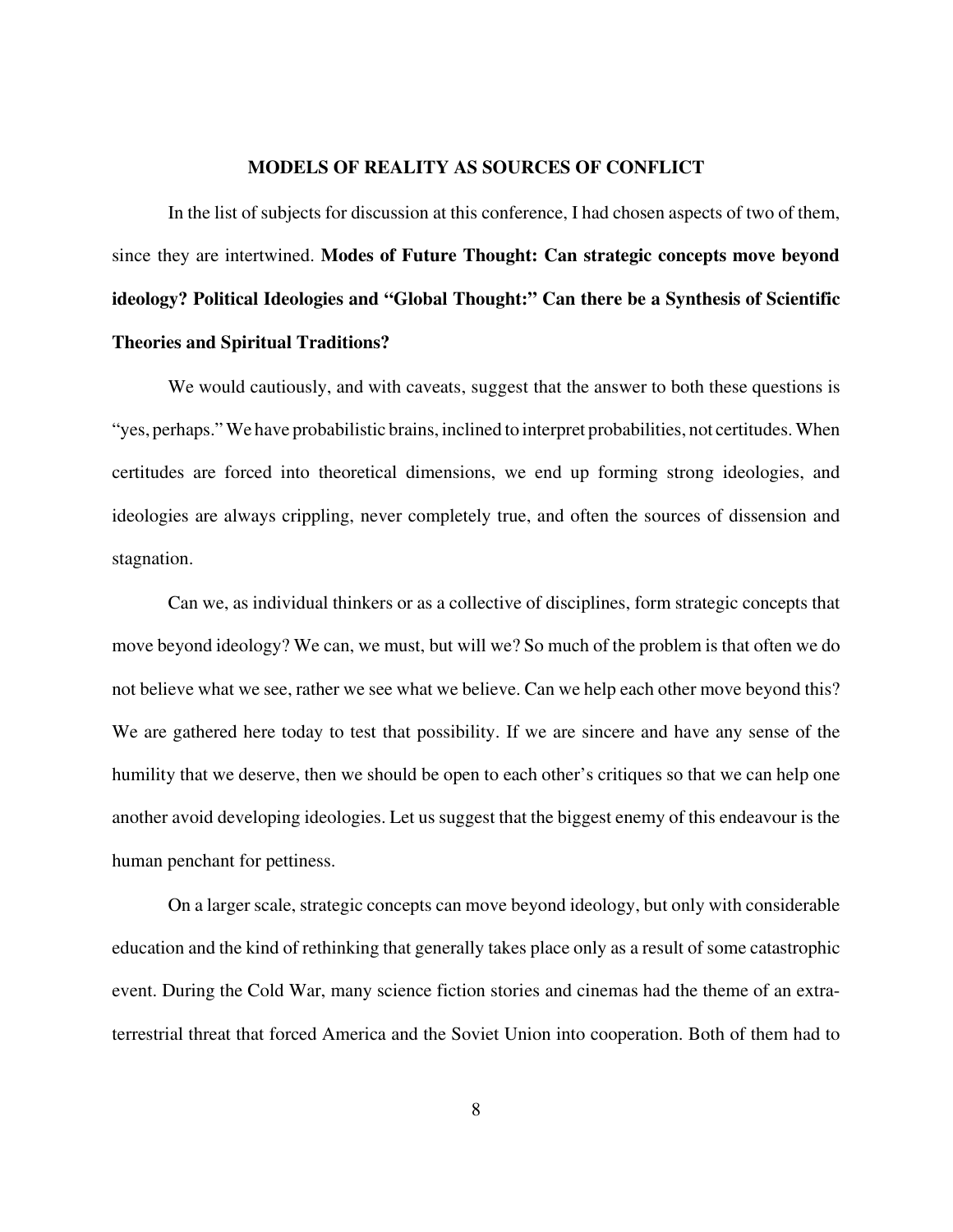yield in their ideologies for the sake of survival. In the course of such stories, the two sides discovered the equal humanity of each other.

We are not presently facing an extra-terrestrial threat (though one is possible), but rather one that we have planted ourselves, and of which we are now reaping the harvest. We are at a point at which we can still turn back the threat of an ecological collapse that is every bit as dangerous as a nuclear war. Even at the point of this crisis, nations are taking actions or avoiding them on the basis not only of national self interest, but also of religio-political ideologies.

Differing and often conflicting models are at work. If I am expected to make a prediction at this point, then I would suggest that we must come to the edge of a great precipice before there will be any consensus on meaningful actions and that even then, national self-interests will hinder the common action necessary for resolute, cooperative action.

Overcoming political ideologies involves dislodging the deeply held national mythologies which have developed and been nurtured as part of the self-identity of every nation-state. The European Union is a bold experiment in this direction, an experiment which is being sorely tested and may fail. Can a lesser experiment of concrete global cooperation without integration succeed? Of course it is possible, but I would predict(since we are supposed to do so) that it is not probable. Indeed, I want to assert that in many areas in developed nations, the economic and social structures are in such dire condition, the gap between the wealthy and the poor so great and the middle class so disenfranchised and relgio-political conflicts sufficiently intense that violence of a revolutionary nature is a real possibility. The social injustice of consumer capitalism is becoming of such magnitude that some completely unexpected event could set off a great explosion. The present world economic system can survive only on over-consumption, and fewer and fewer citizens are financially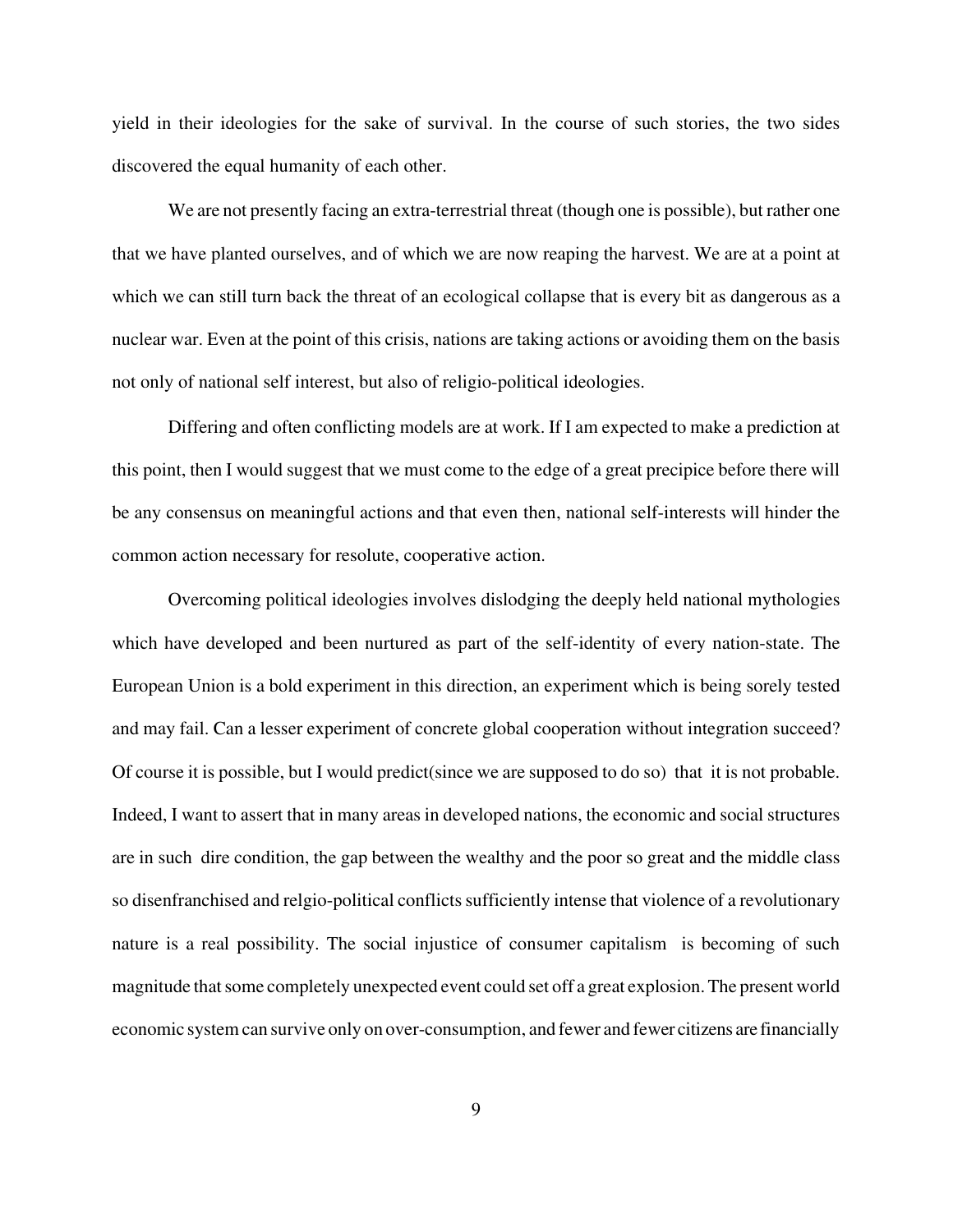able to fulfil this "obligation" and we can only consume so much for so long before there is little left to consume. Moreover, the population of the earth is increasing rapidly, but our free market, consumerist system presses for technological innovations that will leave more and more people unemployed. The economic system needs to evolve to something more rational, but I predict that common greed and power lust will hinder this until a catastrophic meltdown occurs. Consumer capitalism is supported by strongly held ideological formatios.

Let us turn to the second part of my subject, an area which, I submit, is the least predictable.

# **A SYNTHESIS OF SPIRITUAL TRADITIONS WITH SCIENTIFIC THEORY**

We are well aware that when one begins a discussion of the taboo subject of religion, one is walking on thin ice over a pit of quicksand. Religion and evolved culture are powerful forces in our biosphere, and one can ignore this aspect of the world only to the detriment of all that Big History is attempting to accomplish. In speaking of spiritual traditions, we should also have culture in mind. Matters of spiritual traditions and cultural concerns are intense aspects of our world, and large vacuums in our thought and projections would be left were these not included as integral aspects of our efforts

With regard to spiritual traditions, there is good reason to believe that there can be a symbiosis with scientific theories. My own efforts in this direction, aside from several essays and lectures, are my two books, *Evidence of Things Not Seen* and *On the Neurobiology of "Sin.*"<sup>5</sup> One must be much more cautious with regard to religious bodies, many of which no longer have a strong

**<sup>5.</sup>** Synaxis Press (Dewdney, B.C., 2005; 2010 respectively)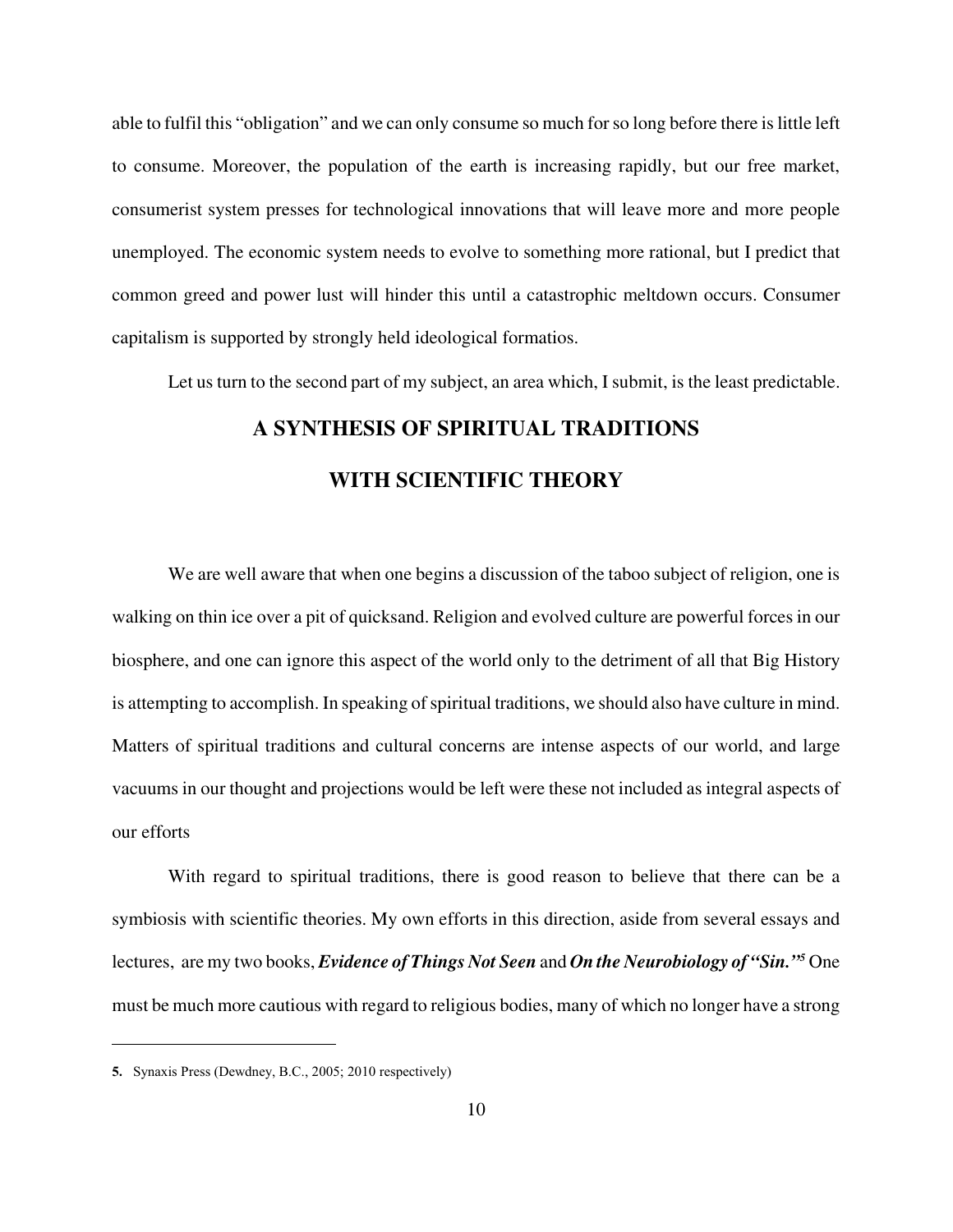consciousness of their own spiritual traditions. Such creative forces have been overgrown with rules, regulations, laws, ideologies, power structures and other hubris. As an example, while we can appreciate the advanced cosmology in the Hindu tradition, it is difficult to separate it from the caste structure. When we take the cosmology as a spiritual tradition that transcends the system itself, we can certainly find a complementarity. There are similar qualities in many spiritual traditions. In some traditions, spirituality is based in the concepts of energy and light, and the idea that energy is about relationships. This fact and the common use of *theoria* in both Orthodox spiritual tradition and quantum theory clearly invites a complementarity. This is only possible when the spiritual tradition in mind is maintained with some integrity.

How is it that a spiritual tradition can lose its manifestation as a life-giving landscape of meaning and collapse into a relgio-political ideology? The same way that science or any other discipline can follow a similar path and forfeit its integrity. Entities concerned with power, profits and corporatism can preempt both spiritual traditions and science to foster their own ends. Governments are as adept at manipulating science as they are and subverting religions. In both cases, for religion and science, we need to remember that when you dance with Caesar, Caesar always leads. Spiritual traditions, however, are often reduced by the same enemy we mentioned above – pettiness. A penchant for overlaying an original synthesis with a super-structure of abstractions, with concepts of an "absolutes" is a danger to both science and spiritual traditions.

The interweaving of the religious systems into the national mythos of a nation contributes to undermining the actual spiritual tradition and shifting the religion into a component of religiojpolitical ideology. The greatest civilisations are capable of great injustices and cruelties, and both the misuse of science and religious ideology is capable of the same. Combine the two into a national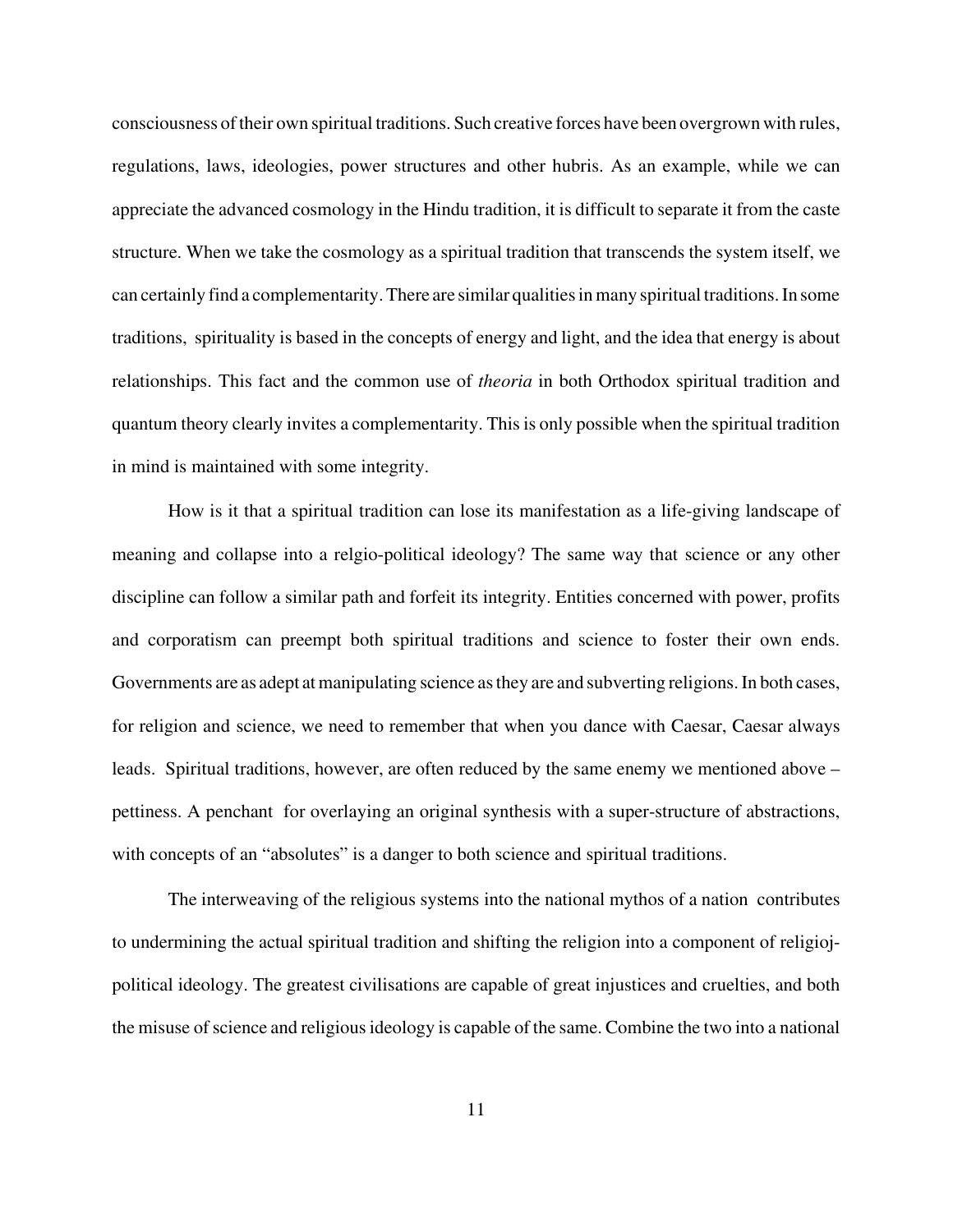mythic ideology, and one has a powerful force for violence and injustice.

Left intact, as a formation of a deep human intuition, spiritual traditions could very well form a symbiosis with scientific theory, and greater harmony in the efforts to stabilise our world can be attained by a synergy between science and spiritual traditions. There are some dimensions which both together can provide but which neither can offer alone. The concepts of human rights, social justice and an egalitarian ethic, for example, were elucidated by the great religious "refuseniks," or, as Robert Bellah<sup>6</sup> calls them, "renouncers," of the First Axial Era, and they drew their ideas from the best of their spiritual traditions, which generally have transcended the outward religious structures themselves. From Confucius to Zarathustra, Isaiah and Joel to Hesiod, the spiritual traditions of that great epoch shaped the theories of natural rights, responsibilities to the defenceless and destitute, a concept of human equality, and social justice. It has taken centuries, wars and revolutions for many of these concepts to be realised, and it remains that part of our efforts to resolve the crises we speak of rests in breaking down ideological boundaries and completing this great task.

If these traditions can be brought out of the hobbles and leg-irons of ideologies and absolutes and find their transcendent spiritual plane and content once more, then they can be of great service in helping to resolve the confluence of crises in which we find ourselves, and assist in moving us into the future with more hope. Personhood and interpersonal relationships are at the heart of many spiritual traditions, and such concepts can help bond us together and give us common ground for working out existential crises. Being freed of ideologies and antique models of reality, they can form a symbiosis with scientific theory that is creative and which satisfies some of the deepest psychological needs of mankind at the same time.

**<sup>6.</sup>** Bellah, Robert N., Religion in Human Evolution (Belknap-Harvard, Cambridge, 2011) p.573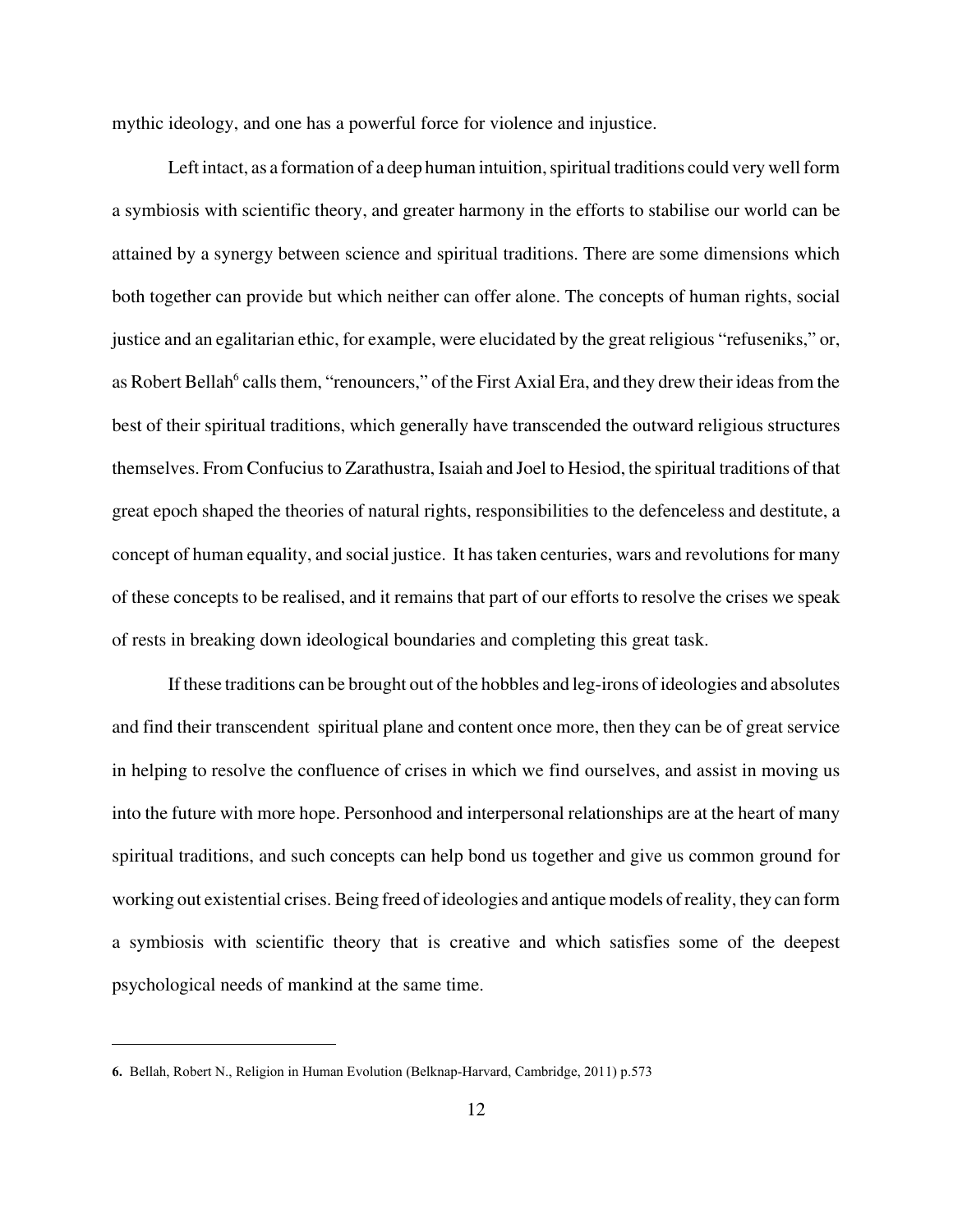The first caveat with regard to religious bodies is that, in systems which are highly structured and internally considered to be "absolutes," models are often built on preconceptions and outdated understands or information, and manipulated in order to certify them, often even in the face of clear proof that they are untrue. This is a fault found in all systems. "Absolute" is a synonym for tyranny, not for truth. The conflicts between science and religion, and between science and political ideologies appear to always be interrelated in some manner. I submit that such conflicts are the result of a combination of inflexible models of realty and common fear. Anxiety and fear are sources of ideology and motivators for its defence. In encountering religio-political systems, we are almost always encountering deep-structural fear and anxieties, and we should be aware of this. When erroneous models of reality are called into question and doubt is created about them, we should remember that the greater the doubt, the stronger the impetus for advocates to fall back on the preconceived ideas and rigid ideological thinking. These latter two projections may help to explain why religio-political ideologies have been at the root of so much violence, persecution and human destruction in much of the world.

Nevertheless, in any integrated curriculum focused on Big History, it is important to include the study and analysis of the development and influence of religion and political theory. Let us suggest only two reasons for this inclusion. First and most immediate to the singularity we have defined is the inevitable entanglement of religious and political ideology. This is a symbiosis which must be encountered and taken into consideration in all predictive efforts. Many of the "unpredictables" in the unfolding of world events and "future history" will be framed in the realm of the religio-political, and will be driven by specific ideologies and inflexible models. It does not appear to us to be possible to fulfil the mandate of this conference, or of Big History in general, without a regard for these matters. The possibility of one or two more theoretical theocracies being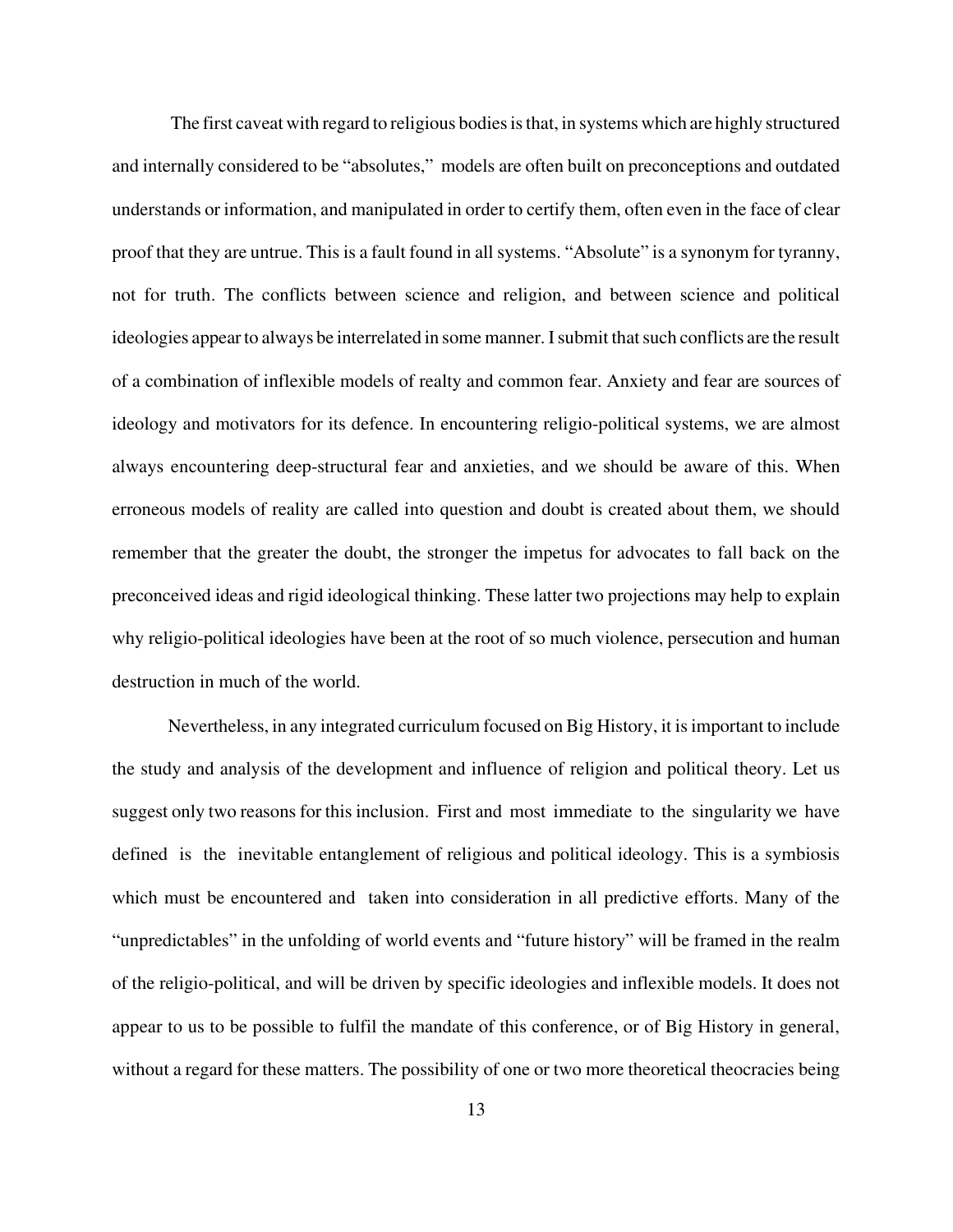added to our geopolitical landscape in the near future should alert us even more urgently to this need to encounter such issues and factor them into our considerations.

The second aspect of our proposition is that the study of the development of religious systems demonstrates both commonalities and the degree to which borrowing and sharing of religiopolitical and philosophical concepts and ideas has moved among societies from the dawn of humanity. This has been especially true since the advent of writing, but shared myths and traditions have been handed down from the earliest human settlements. A crude form of globalisation, it would seem, has been with us from the dawn of human civilisations. Globalisation is an evolutionary process which is increasingly fed by shared crises. A symbiosis of spiritual tradition with scientific theory could help in promoting this Mondialisation in part by easing some of the anxieties and fear that arise from new knowledge and dramatic changes.

Religion continues to have a direct impact on geopolitics, economics and our responses to such phenomena as global warming. It is, therefore, important to study the sources and nature of the religio-political ideologies which have helped shape our singularity. Such ideologies must surely impact upon both our struggles for the resolution of major issues and our predictive efforts. Some of these ideologies are manifested in a war against science, particularly in America, while others seek a complementarity between science and spiritual traditions. Our goal is to explore the most productive and creative ways to integrate the deeper role of spiritual systems in the shaping of our projection from our current singularity or event threshold. We contend that such systems cannot be ignored. Rather, they can be integrated into the scope of Big History in ways that utilise their gifts, overcome the rigidity of ideology and static models of reality, and offer them a more creative role in the unfolding that is before us. Religion is an integral part of our biosphere and it will continue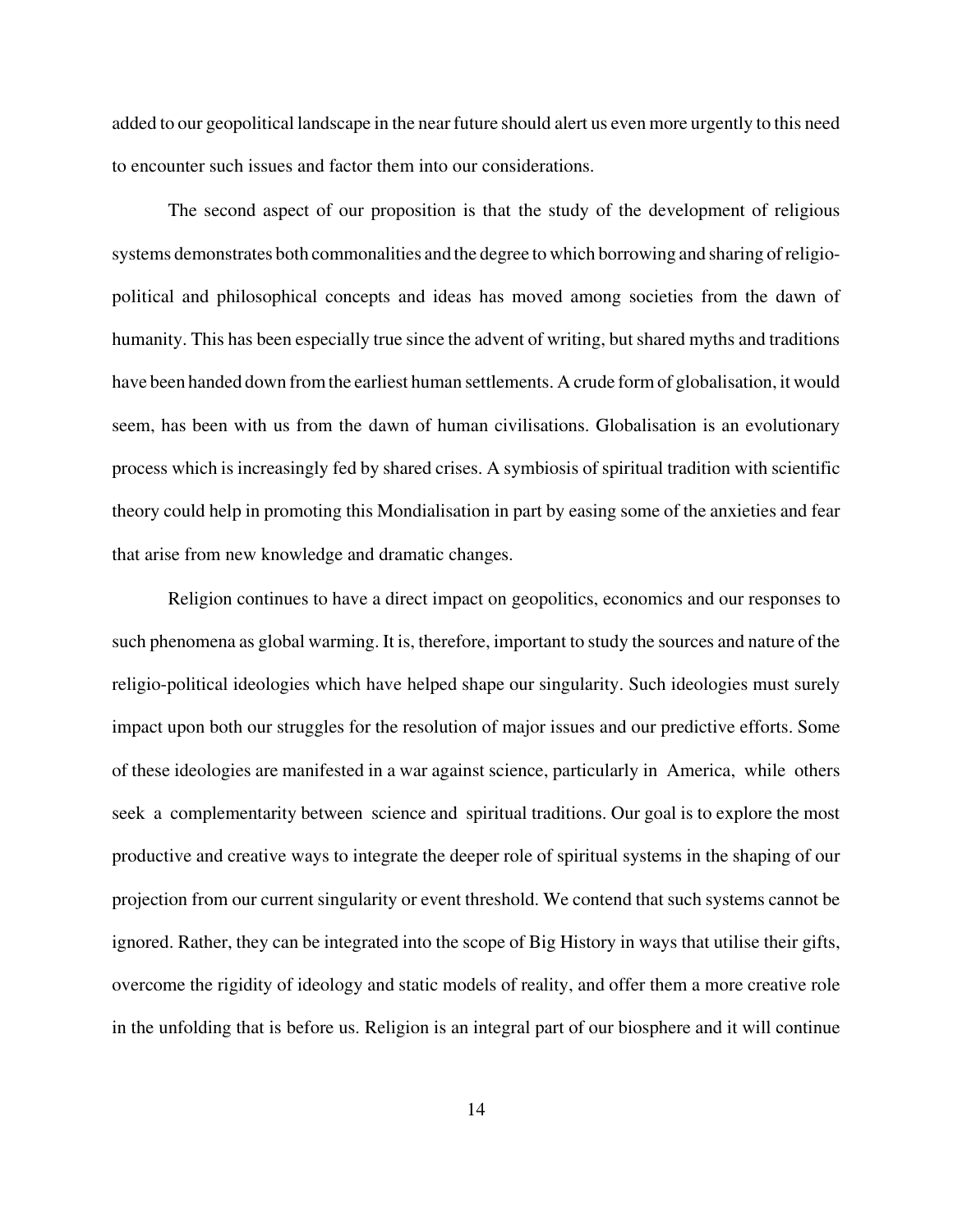to be so. Let me emphasize once more that one of the areas in our present world that is the most unpredictable and destabilising lies in that of religio-political systems.

The higher sphere of spiritual traditions associated with religious systems can undoubtedly form a symbiosis with scientific theory. Let me suggest that approaching the deeper spiritual concepts, and seeing them in relation to the great cosmic and ecological considerations of our new Axial Era offers an alternative to conflict. Cosmologist George Smoot offers a basis for the symbiosis of spiritual traditions and scientific theory:

> The religious concept of creation flows from a sense of wonder at the existence of the universe and our place in it. The scientific concept of creation encompasses no less a sense of wonder: we are awed by the ultimate simplicity and power of the creativity in physical nature–and by its beauty on all scales.<sup>7</sup>

The origins of religion lie in the quest for making sense of the universe, our place in it, and natural phenomena. Science pursues the same quest, but with testable, predictive theory and in a more convincing manner, even when it is clearly offering models of reality, not professing to explicate reality itself.

It is up to the Big History movement to help develop this symbiosis. It is not going to be reasonable or productive to exclude it. This is something that my colleagues, Canadian philosopher David Goa, physicist Stoyan Tanev and  $I^8$  have been working toward for several years. We are

**<sup>7.</sup>** *Wrinkles in Time* (Morrow, 1993) p.297

**<sup>8.</sup>** e.g., Goa, David, *A Regard for Creation* (Synaxis Press, Dewdney, 2008); Tanev, Stoyan, *"Essence and Energy – an Exploration in Orthodox Theology and Physics,"* Logos - Journal of Eastern Christian Studies, Vol. 50, No. 1-2, 2009, pp. 89-153. *The language of Orthodox theology & quantum mechanics: St Gregory Palamas and Niels Bohr,"* paper presented at the International Conference Orthodox Theology and the Sciences.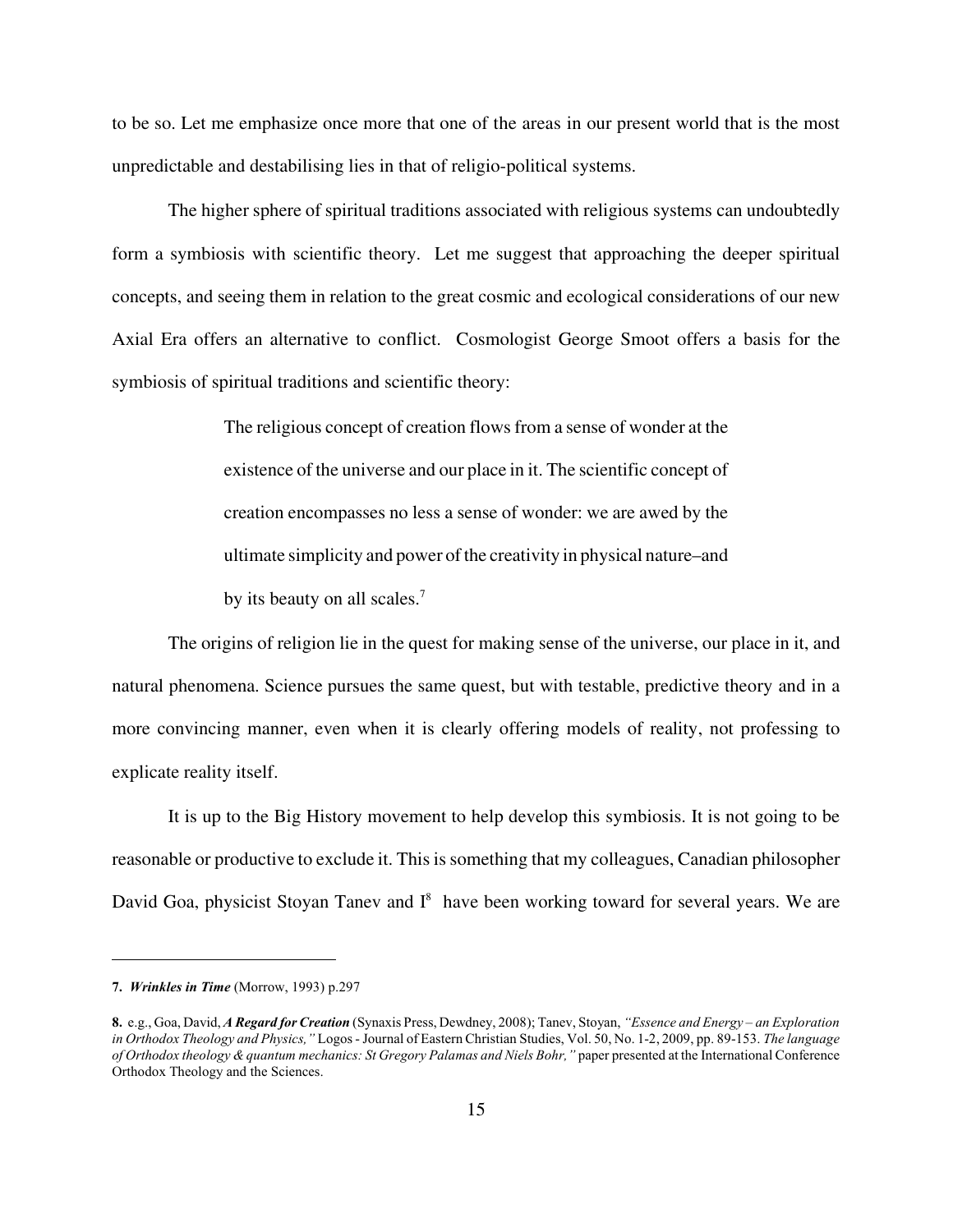framing our research in the context of Big History and of the singularity in which we find ourselves in this epoch. We would hope to see our work incorporated into the Big History movement.

## **CONCLUSION**

We are in a Second Axial Era. The first Axial Era was deeply concerned with the conflicts between permanence and change, the nature of personhood and questions of good and evil. That era was shaped in conflicts both philosophical and military. The quest for certainty and stability in the midst of change and violence, and an explanation of constructs such as good and evil, and the desire to make some sense of the pre-scientific world, meant that the conceptual formation would be essentially religious. The Second Axial era is similar in many respects, except that the conceptual bases are science and technology. It will be more productive if we can look into the future and seek commonalities and complementarities, including spiritual traditions and systems into "Big History" in order to come to understand the unfolding, radical changes that are taking place, and will only accelerate with each year. Ironically, we find ourselves facing one of the major paradigms of the First Axial Era: the conflict between permanence and change. The idea of time as an emergent property or reality as being a state that is not constant, are among these "conflicts."<sup>9</sup> Our work is "predictive," and should deal with change with dynamic models, not static models of reality. The future will continue to distance itself from the past in ways that will be dramatically and violently resisted by some, enthusiastically embraced by others. Nevertheless, the change will come, and we need to anticipate it, looking into the future, and developing a viable concept of "futurology," which

**<sup>9.</sup>** Time is change. The concept of time is meaningless if nothing changes, and no change can happen unless time passes. These two concepts are equivalent so time is simply the fact that reality (whatever it may be) is not in a constant state.